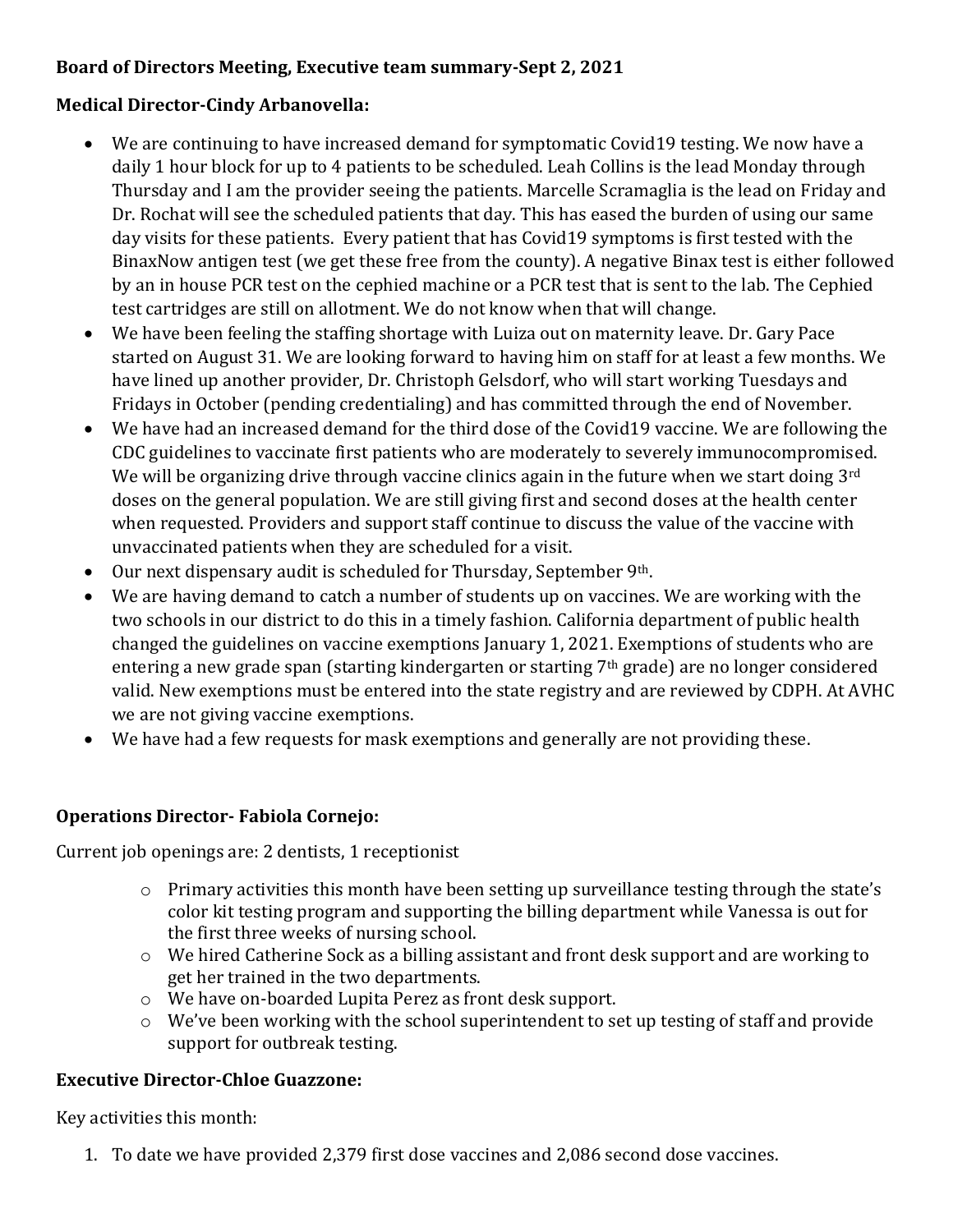- 2. We are still waiting for computers for the dental operatories although four of the six are operational. We had to cancel the lost order and reorder but they are in stock.
- 3. We continue to follow-up on fundraising briefings and pledge cards.
- 4. Work with Mike De Luca continues and we are focusing on supporting the dental department to standardize all their work before we bring in a new dentist. We are also working on several improvement projects including the tracking of scheduled medication subscribers, supporting front desk in their training material development, working with the medical team to set up covid vaccination/testing protocols.
- 5. We have received notification that we will have an Operational Site Visit from HRSA in the second quarter of 2022 (Jan-Mar). We had a kick-off call scheduled with The Write Choice Network and our Project Officer Kellie Cosby and are requesting a January date given that Uniform Data System (UDS) often takes up the month of February. We haven't received an official request for dates yet.
- 6. The delta variant is fueling a significant rise in Covid cases. We have been more impacted through this wave than any of the others. We've seen an increase in positive community members, hospitalized patients, people requesting testing and have had one positive staff member. The county has had deaths of two individuals in their 40's one was unvaccinated but had no comorbidities. The 2 vaccinated individuals that have died had significant comorbidities.
- 7. We are prepping for the HRSA site visit by reviewing and scheduling policy review. This month we have put dental P&Ps through PI for recommendation to the board. Next month we hope to get medical, 340B, the employee handbook and finance policies to the board.
- 8. We did a deep dive in our encounter data and are doing a lot of data clean-up to address some discrepancies in our unique patient count and visit count.

# **Finance**:

- The annual finance audit was submitted to the clearing house.
- I am reviewing the wipfli contract for approval now. Things seem to be a bit steadier at Price Waterman and they have retained a new CFO Amy Fawcett whom we have yet to meet.

# **Contracts**:

- Wipfli annual renewal contract is under review.
- Write Choice Network contract is under review and includes an annual increase of 3%.

# **HRSA:**

- Current HRSA grants: The American Rescue Plan Award (ARP-A) in the amount of \$945,000 (a twoyear grant). CADRE in the amount of \$1,000,000 and ARP-C in the amount of \$528,655 (a two-year grant).
- We began the planning phase of the Health Professionals Shortage Area (HPSA) technical support grant through Partnership Healthcare Plan.

# **Collaborations:**

- ARCH is looking at a USDA grant application to support recruitment and retention.
- ARCH is also exploring a proposal by the county to start a community health worker program at each of our clinics. There has been no commitment from the county yet so we are doing research on the structure of various programs.
- ARCH has developed a job description for hiring a shared tele-psychiatrist. We were also approached by a psychiatric NFP who may be interested.

# **Quality Improvement:**